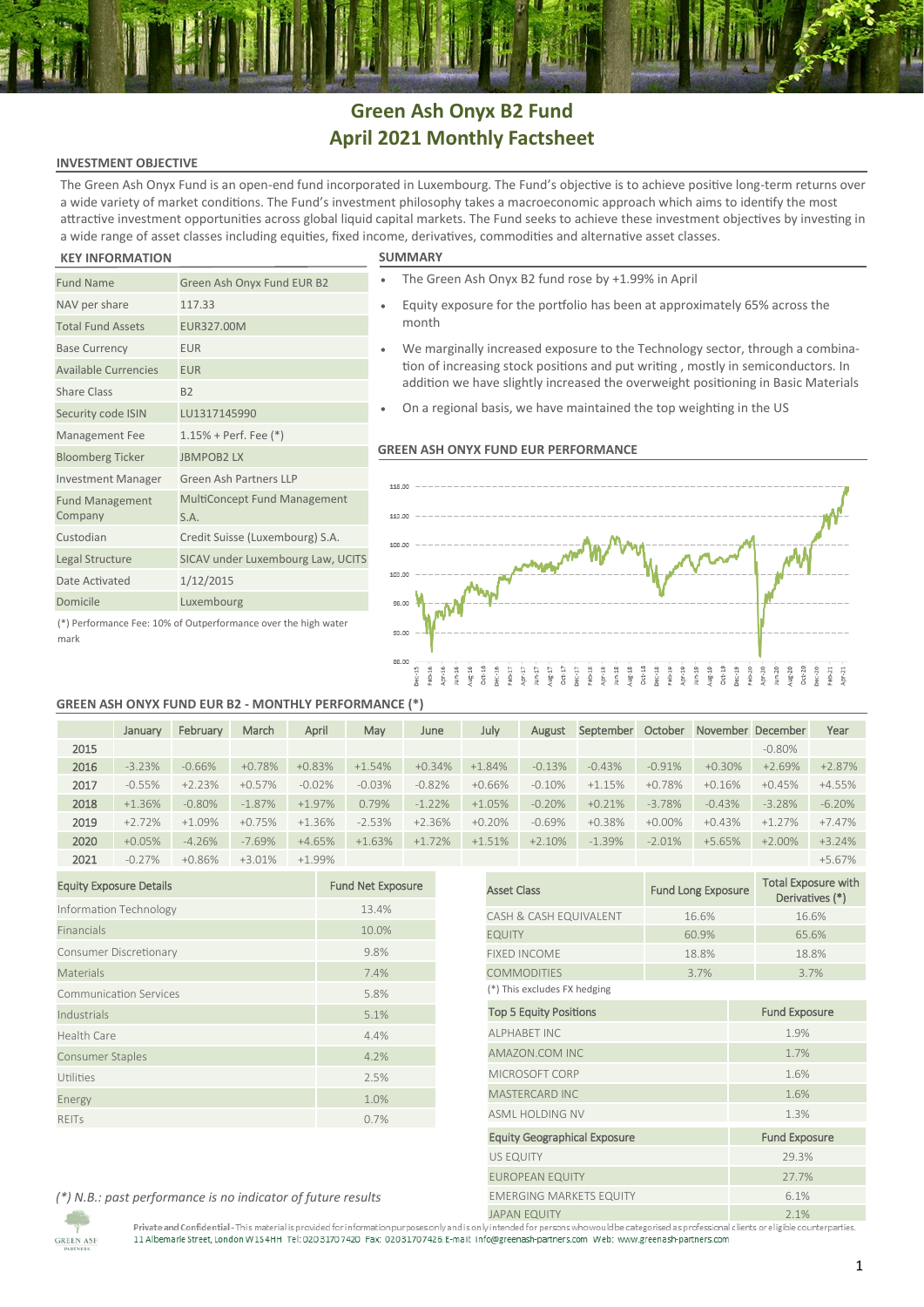# **Green Ash Onyx B2 Fund April 2021 Monthly Factsheet**

### **FUND UPDATE AND OUTLOOK**

April was characterised by positive market sentiment on the back on tangible catalysts. During the month there has been further improvement in the vaccination rollout across both the US and Europe combined with increased visibility on sustainable economic policy actions. This has been supported by the backdrop of a positive start to earnings season alongside upward revisions in global growth estimates. The US in particular has seen Q1 GDP estimates above last year's, suggesting a technology and automation led improvement in productivity may have taken place. The month has however also been defined by an increasingly obvious diverging path to recovery for most emerging markets, which have been held back by the absence of adequate health systems. Of course there have also been the more idiosyncratic risks, such as the bouts of volatility caused by the Archegos fund collapse and tightening Chinese financial and regulatory conditions. These market negative events though could not derail the positive momentum throughout the month and equally were not able able to push the VIX above the 20 mark at any stage. For now the combination of stable FED messaging, easy financial conditions and large fiscal stimulus are enough to push asset prices higher and keep volatility suppressed.

Inflation expectations marginally extended their advance while Treasuries were flat, pushing real rates further into negative territory. The US Dollar weakened, while commodities advanced and Gold also found some technical support. In Equities, Technology & Communication stocks were particularly strong, suiting the fund's positioning, as well as further upside seen in both the Consumer Discretionary and Materials sectors. In Fixed Income, the fund's considerable underweight in long duration high quality bonds continues to avoid areas of negative performance related to higher long term rates, whilst at the same time the overweight exposure to parts of the liquid credit market, such as high yield, are generating positive returns as spreads compress further.

At a micro level and looking at the quarterly results, earnings have been strong amongst US Banks, supported by buoyant markets, negative credit loss provisions and the possibility to accelerate buy-back and dividend payments from the end of June; Mega cap Technology stocks (e.g. Amazon, Alphabet and Apple) also reported quarterly earnings well in excess of market expectations, growing into their multiple valuations. Finally, semiconductors were a focus due to the imbalances in supply and increases in prices.

Against this backdrop the Green Ash Onyx B2 has been well positioned and rose 1.99% over the month.

Main contributors to performance were Alphabet (supported by strong ad spending), Amazon (resilient even with a reopening economy) and LVMH (delivering a strong beat in the most profitable businesses). On the other hand we were disappointed by the protracted derating in the renewables stocks despite the increased visibility in US spending programs on wind generation. Across the month we maintained equity exposure of approximately 65% and continued to carefully implement our yield enhancing strategy. The US remains the main geographical area of concentration.

Going forward we continue to see upside in risk asset and see the US and the UK markets as more attractive due to stimulus size and ease of its implementation (US), and due to attractive valuation (UK). We expect monetary and fiscal policies to remain supportive and feel comfortable with the current equity exposure, but continue to closely follow the trajectory of inflation expectations and rates.